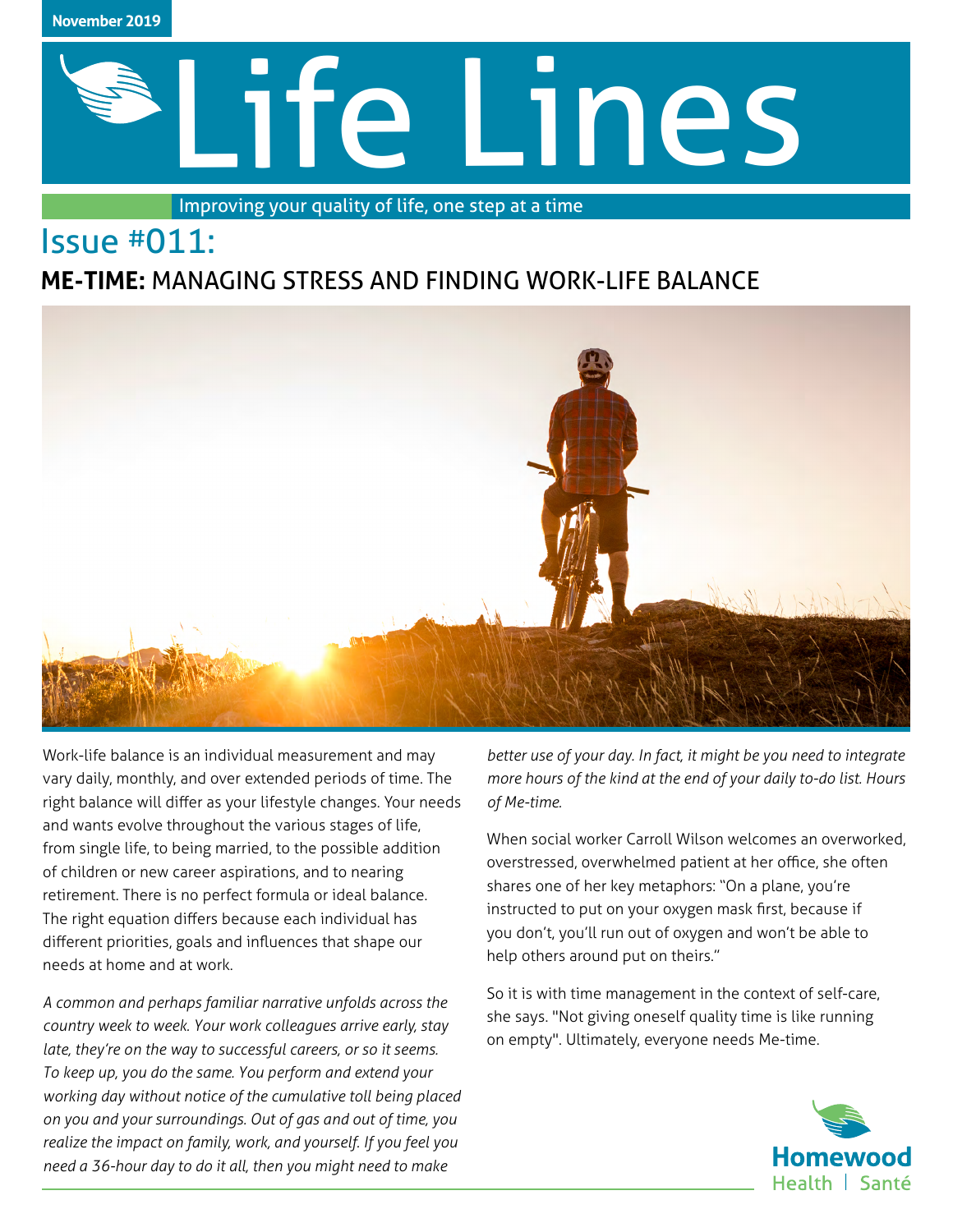In this article, we'll be looking at:

- Why do we need time for ourselves and what's the cost of not finding it
- How to get additional free time for ourselves
	- Time-management tips
	- Environmental tips
	- Psychological tips

### **Why do we need Me-time?**

Without quality personal time, not only will you run out of energy, slow down and be less productive, but soon you'll find yourself underachieving in every life department, personal and professional, and your anxiety may increase exponentially.

Myths around human invincibility are hard to debunk. Perceived superwomen and supermen are still valued role models. But for most if not all, the model is unsustainable. Several studies have shown that working long hours for extended periods of time have led to occurrences of physical and mental ailments including cardiovascular disease, anxiety and depression.  $1$  As a result, fatigue, absenteeism, lower productivity and organizational turnover rates tend to increase. According to Statistics Canada, a lack of work-life balance cost Canadian businesses a combined 20 billion dollars a year in health claims, lost productivity and absenteeism.<sup>2</sup>

### **Are you at risk of job burnout?**

You may be more likely to experience job burnout if:

- You identify so strongly with work that you lack a reasonable balance between your work-life and your personal life;
- You try to be everything to everyone;
- You work in a helping profession, such as health care, counselling or teaching;
- You feel you have little or no control over your work; and/or
- You feel that some aspects of your job have become monotonous.

A national study on balancing work and caregiving in Canada reported one quarter of the population works 50 hours or more per week, a rise of 50% as compared to a decade prior. One third of Canadians feel they have more work to accomplish than time allows. That figure rises to 40% when family roles are taken into consideration. More than half of the survey's respondents took work home with them, putting in an average of seven extra hours a week from home. Nearly two thirds spent more than an hour a day catching up on e-mails and one third spent more than an hour emailing on their days off.<sup>3</sup>

### **Preventing burnout:**

Obviously when what you're doing is no longer fueling your passion and/or commitment to your career, it's time to seriously assess your situation. Evaluate how you can change your current situation to re-ignite your enthusiasm.

- **Discuss your options with your supervisor and HR.** What are the options for professional development within your company? Is there a way to explore careers in other departments? Perhaps your supervisor can help in giving you new challenges or changing expectations?
- **What gives you joy outside the workplace?** If you love to sing or play an instrument, join a choir or band. Pursue your interests by taking courses, getting involved in the community and meeting people with similar interests.
- **Volunteer.** Helping others is a great way to get a better perspective on life. There are many ways to have your talents, interests and experience make a big difference in the lives of others.
- **Make a bucket list.** Having and pursuing personal goals, no matter how trivial they may seem, can reignite your enthusiasm and that can spill over into all areas of your life.
- **Seek support.** If you think you may be experiencing symptoms of poor work-life balance including but not limited to trouble concentrating, irritability, weakened coping skills, headaches and muscle stiffness, don't ignore these potential warning signs. See your family doctor to rule out any underlying physical issues. Reach out to friends, loved ones or co-workers.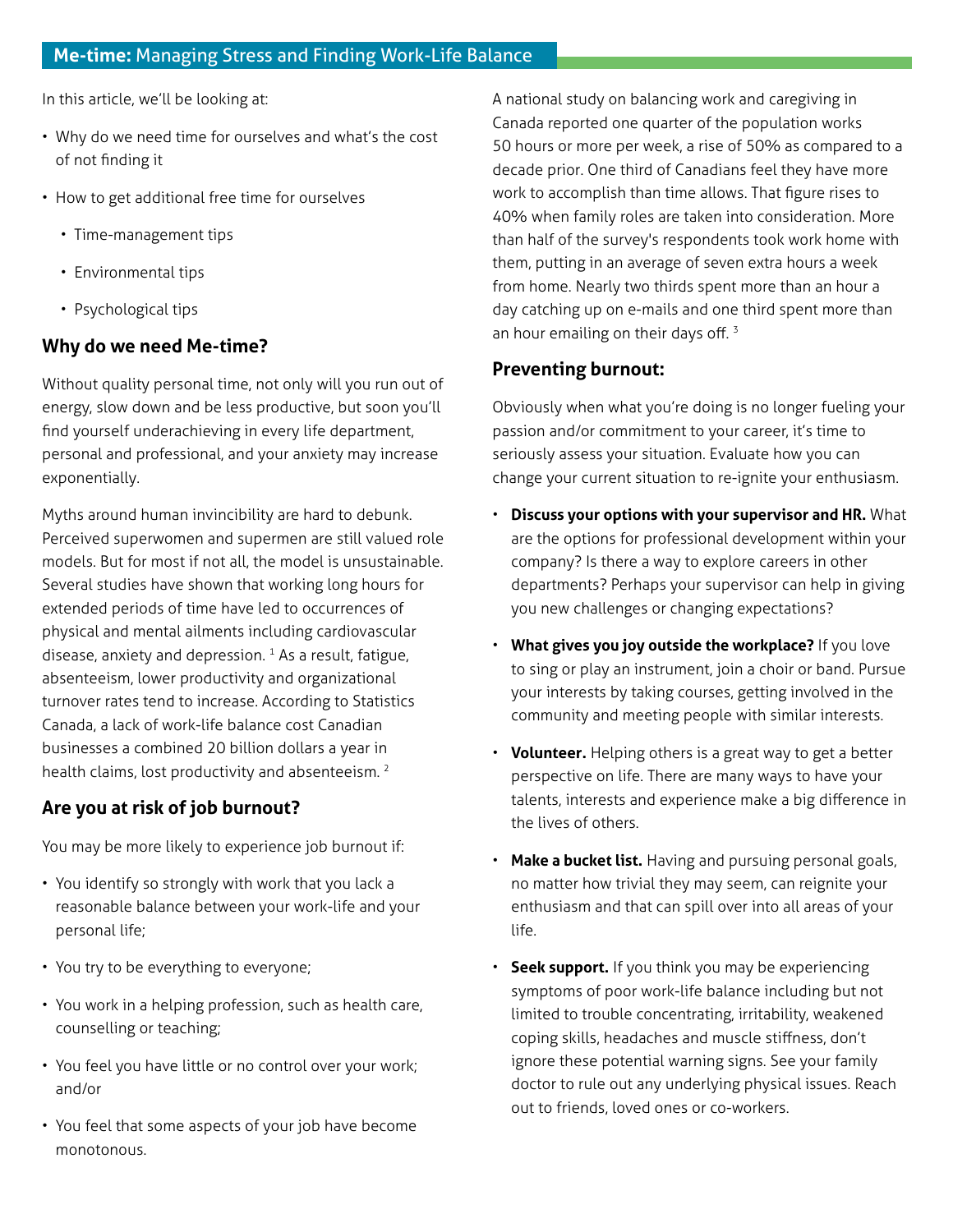### **Me-time:** Managing Stress and Finding Work-Life Balance

What about those days off? Only about one third of Canadians use their earned vacation days, and of those vacationers, 28% of them took less than one half of their allotted time? 4

Learn to combat those assumed pressures, because, in the end, it's also work that suffers. It has been proven that getting personal quality time and achieving work-life equilibrium reboots the brain, increases concentration, improves creativity allowing outside the box problem solving, and ultimately helps us to feel more engaged at work. Moreover, personal time is very effective for stress management, and provides room for reflection and self-growth, contributing to better relationships.<sup>5</sup>

### **How to get additional free time for ourselves**

If you experience prolonged periods of time without work-life balance, it may have adverse effects on your mental and physical health. Several studies have shown that working long hours for extended periods of time have led to occurrences of physical and mental ailments including but not limited to fatigue and stress.

The good news is that you don't have to find hours of daily Me-time to reap the benefits. Analysis showed that those who experienced high quality, rather than the most Me-time enjoyed better work-life balance, well-being and were more engaged at work. 6

### **Time-management tips**

- Wake up 30 minutes before the rest of your household to exercise, meditate or do something you enjoy.
- Make weekly or monthly dates with yourself: cinema night, driving golf balls, a couple of hours at the spa, etc.
- This one is not easy. Track, prioritize and respect your personal time as if it were on par with the importance you give to time allotted to work or devoted to family and people close to you.

### **Environmental tips**

- Allow yourself to avoid the physical 'to-do checklist' environments of your life (home office, kitchen, shed, etc.). You don't have to travel far away or wait for a special occasion. Seek outdoor activities, contemplate beautiful scenery nearby and breathe some fresh air.
- Ditch technology! At least disconnect from email, social media, chat rooms, work-related communications and stressful news.
- Delimit and protect your time and space.

On the topic of clearer boundaries, communicate your need for alone time to people around you. It is okay to go for a walk and to eat alone in a park close to the workplace, even if it means breaking the habit of the usual cafeteria/ café gathering with colleagues. It is okay to have a room to yourself at home with a closed door, and without